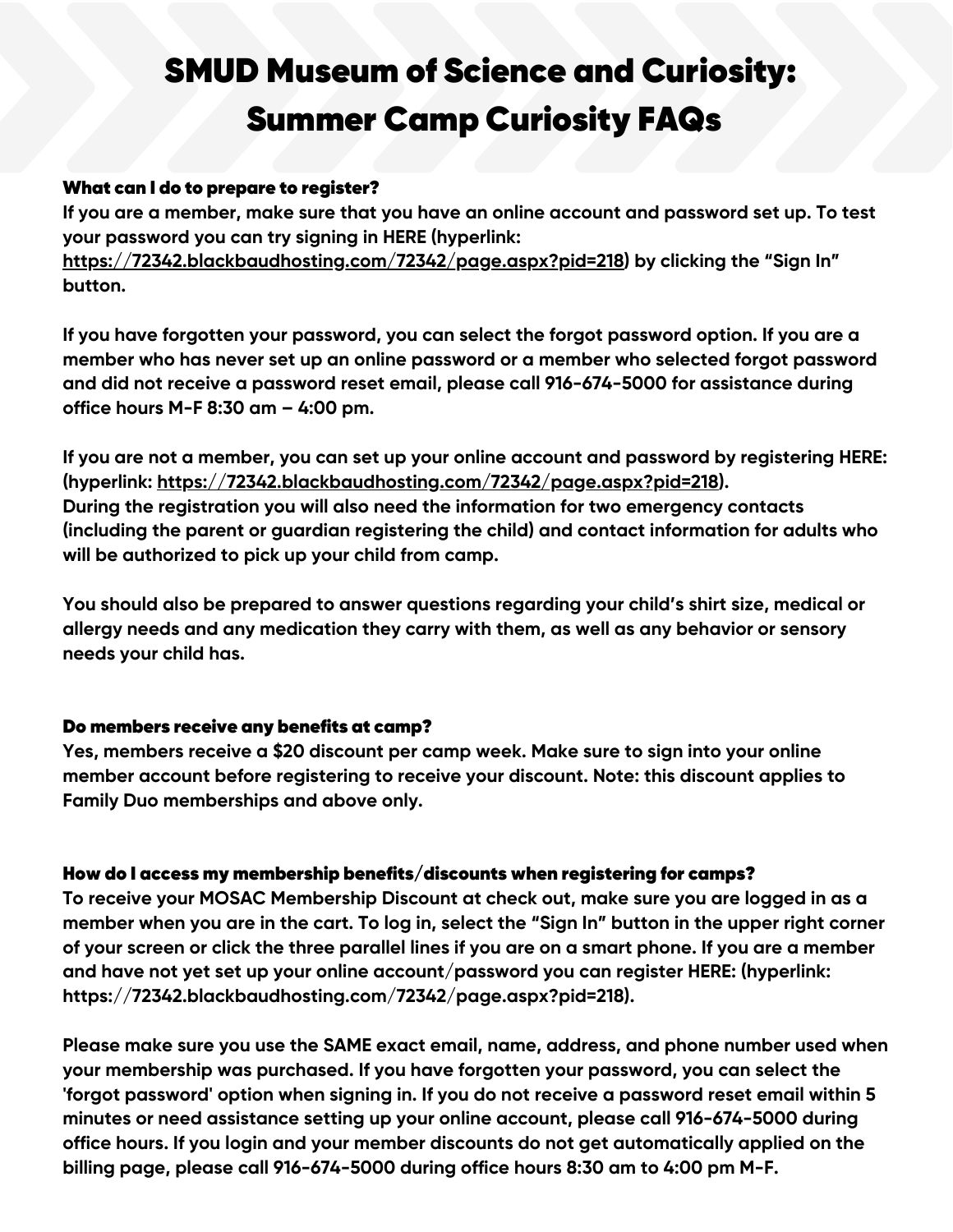### Who do I contact with a camp question?

**If you have a question regarding a registration, cancellation, or to reschedule a camp, please email us at camps@visitmosac.org. We will respond within 72 hours. If you have a question during the registration process, please review our registration guide or contact us at camps@visitmosac.org. We will also be available by phone at (916)674-5000 ext. 104 from 9am-4pm Monday-Friday.**

## What happens if I need to reschedule or cancel?

**If you need to cancel or reschedule, please fill out the Cancellation and Rescheduling Form on our website's Camps page and send to Camps@visitmosac.org (please note that rescheduling is based on availability).**

## What does a normal day at Camp Curiosity look like?

**Every day at camp is different, and camp schedules will vary based on age level, theme, and the needs of each group. Every day will include a mix of hands-on science activities, active games, creative time, and museum exploration, as well as two snack breaks and a lunch. In addition, each group will attend a show in the dome theater once during their camp week.**

**Sample Schedule:**

**Check in/free play: 8:40-9:00 Full-camp Welcome & Songs: 9:00-9:30 Group Welcome & Active Games: 9:30-10:00 Snack/break: 10:00-10:30 Hands on science lab/experiment: 10:30-11:30 Craft: 11:30-12:00 Lunch & Free play: 12:00-1:00 Engineering Challenge: 1:00-2:00 Snack/break: 2:00-2:30 Museum Exploration: 2:30-3:30 Group wrap-up: 3:30-3:45 Goodbye & Sign out: 3:45-4:00**

# How does camp drop off and pick up work?

· Drop off for summer camp will occur from 8:40-9:00 each day. We will ask parents to park in **our lot and walk their camper to our check-in/check-out area at the back of the historic building on the edge of the parking lot. Once campers are signed in by a parent or guardian they will play until camp begins at 9:00am.**

 $\cdot$  Pick up will work in the same manner as drop off and will occur from 3:45-4:05 each afternoon. **We will ask parents to park in the MOSAC lot and visit the check-in/checkout table manned by staff. Once a camper has been signed out by an approved adult, they will leave their group for the day.**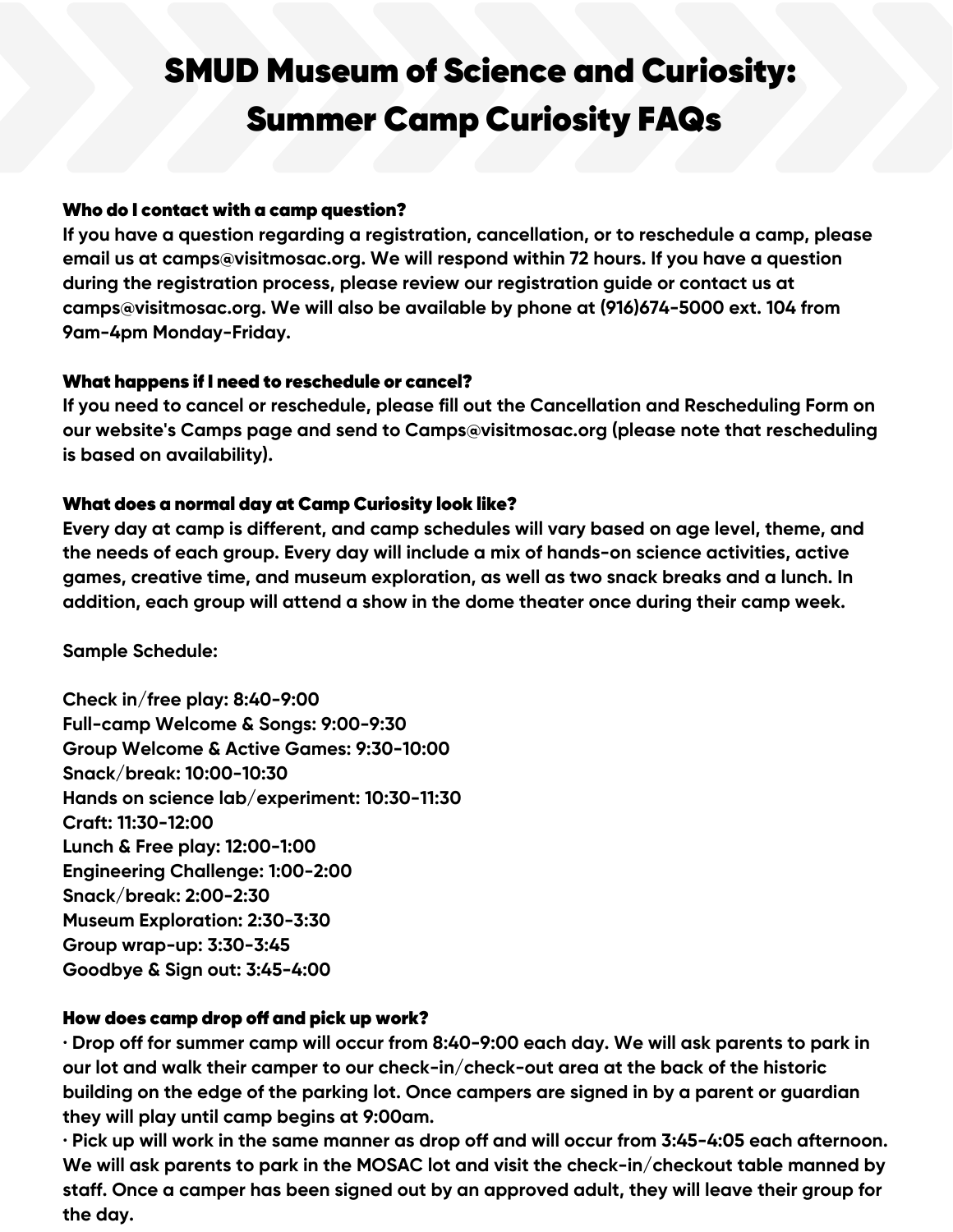#### Will there be food and snacks provided for my child?

**No. Each day campers must bring lunch and any snacks they need. Each day campers will get a 30-60 minute lunch to eat and play as well as two snack/break times between more structured activities. Campers will not have access to a refrigerator or microwave for their lunches or snacks. There is no food available to purchase on site. Please do not send your child with money to camp.**

**We ask that all families send peanut free lunches and snacks for the safety of others. Since the museum is home to more than just camp, we cannot guarantee a peanut free environment.**

#### Acts of Mother Nature

**Over the past few years Sacramento has experienced a wide range of natural disasters, most specifically wildfires in nearby counties. Throughout camp sessions, if air quality monitors nearest air monitoring sites read "Unhealthy" or worse, or if our site conditions are deemed** unsafe for staff and campers, we will reach out to all families, first via email then via phone call, **by 8:00AM to cancel camp for the day.**

## Does Camp Curiosity Offer Aftercare?

**Yes, MOSAC offers aftercare daily until 5:30 pm! During registration, you can sign up for** aftercare for the week your camper is with us. Please note that if your camper is with us for **multiple weeks, you must sign up for each week separately that you would like aftercare. Aftercare is \$80 per camper per week and can be used for as many days within the week that you need. Please let us know at check-in if your child will be staying for aftercare.**

**Aftercare will include open ended play, puzzles, games, and time with peers, but will not include any pre-planned activities or curriculum.**

## Can I register my child for a group that is older or younger than they are?

**No. We ask that you only register your child in their correct group based on the grade level** they will be entering in the fall of 2022. We plan all camp activities to be age and grade level **appropriate. Being in the correct group will also help your child make friends and have a more engaging experience.**

## Can I request for my child to be grouped with a friend?

Your child will be in a group with a friend if they are signed up for the same theme and same **grade grouping. Campers in different groups will be able to see ach other at lunch and before and after camp, as much as COVID restrictions allow.**